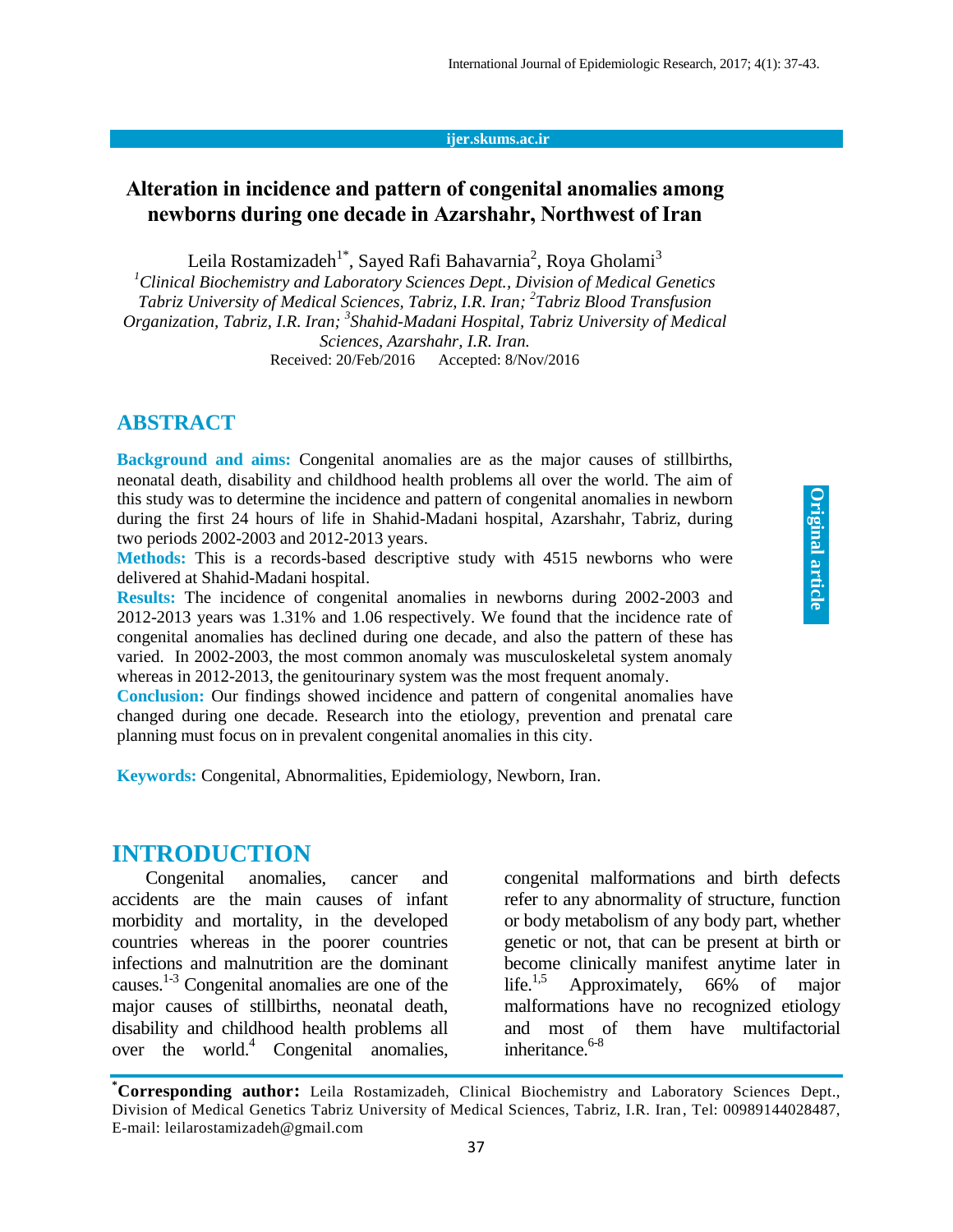The etiology of congenital anomalies can be divided into: genetic (multifactorial: 20-30%, Single gene: 25%, or chromosomal: 6%), environmental factors and teratogenic agents, maternal condition (alcoholism, smoking, diabetes, endocrinopathy, nutritional deficiency), infections, mechanical problems, chemicals agents, drugs, radiation, hyperthermia and unknown.<sup>9</sup> Consanguineous marriages are one of the important factors that increased congenital anomalies<sup>3</sup> Advanced maternal age also increases the risk of some chromosomal abnormalities including Down syndrome. 4 It has been shown that the season of birth and sex of the infant are important factors associated with congenital anomalies. 10

Treatment and rehabilitation of children with congenital anomalies is costly and complete recovery is usually impossible.<sup>3</sup> Early recognition of congenital anomalies is the principal for prevention and care planning, because for some congenital anomalies immediate medical and surgical therapies are essential for survival.<sup>11</sup> However, the prevention of these disorders is available in 60 percent of cases. <sup>12</sup> For example an adequate intake of folic acid, iodine, vaccination, and adequate antenatal care are keys. 4 In addition, a prenatal diagnosis is possible in 2nd trimester on maternal sonography. 5 Primary prevention of congenital anomalies in the population based on controlling environmental risk factors is a crucial policy priority, including preconceptional care and whole population approaches.<sup>13</sup> The present study was performed to determine the incidence and pattern of congenital anomalies in newborns during the first 24 hours of life in Shahid-Madani hospital, Azarshahr, Tabriz.

## **METHODS**

In this study we determined the incidence of congenital anomalies among newborns in two periods, 2002-2003 and 2012-2013 to recognize and compare the different forms of anomalies seen among these infants and to describe the effect of various infant and maternal characteristics in congenital anomalies.

This is a records-based descriptive study with 4515 live born neonates who had been delivered at Shahid-Madani hospital (general hospital with maternity service) in Northwest of Iran, Tabriz, Azarshahr over a period from 2002-2003 and 2012-2013.

In this study, any deviation in structure or form of normal position which is present at birth is considered as congenital anomalies. In this hospital all of the newborns were clinically examined and screened for general health, maturity and congenital malformations by a pediatrician during the first 24 hours of life and whenever there was any deviation from normal physical structure it was recorded. The medical folders (case files) of all newborns were reviewed from archive department and subsequently the data was extracted individually by the investigator for detailed study.

Clinical examination by doctors was based on diagnosis of congenital anomalies which was recorded in the patient medical folders. Maternal characters including age, history of chronic illness, drug intake, parental consanguinity, history of reproduction (including gravidity, parity and abortion) were obtained from these folders. Additional data about neonatal characters including gestational age, sex, existence of congenital anomalies and type of them were collected from medical records.

The incidence rate of congenital anomalies was calculated as a percent of the total number of newborns with congenital anomalies divided to total number of newborns delivered in every period of the study in this hospital. The type of congenital anomalies was classified by the diagnostic standardization of congenital anomalies from the international classification of disease (ICD-10) codes. Data analysis was performed by SPSS for Windows program. The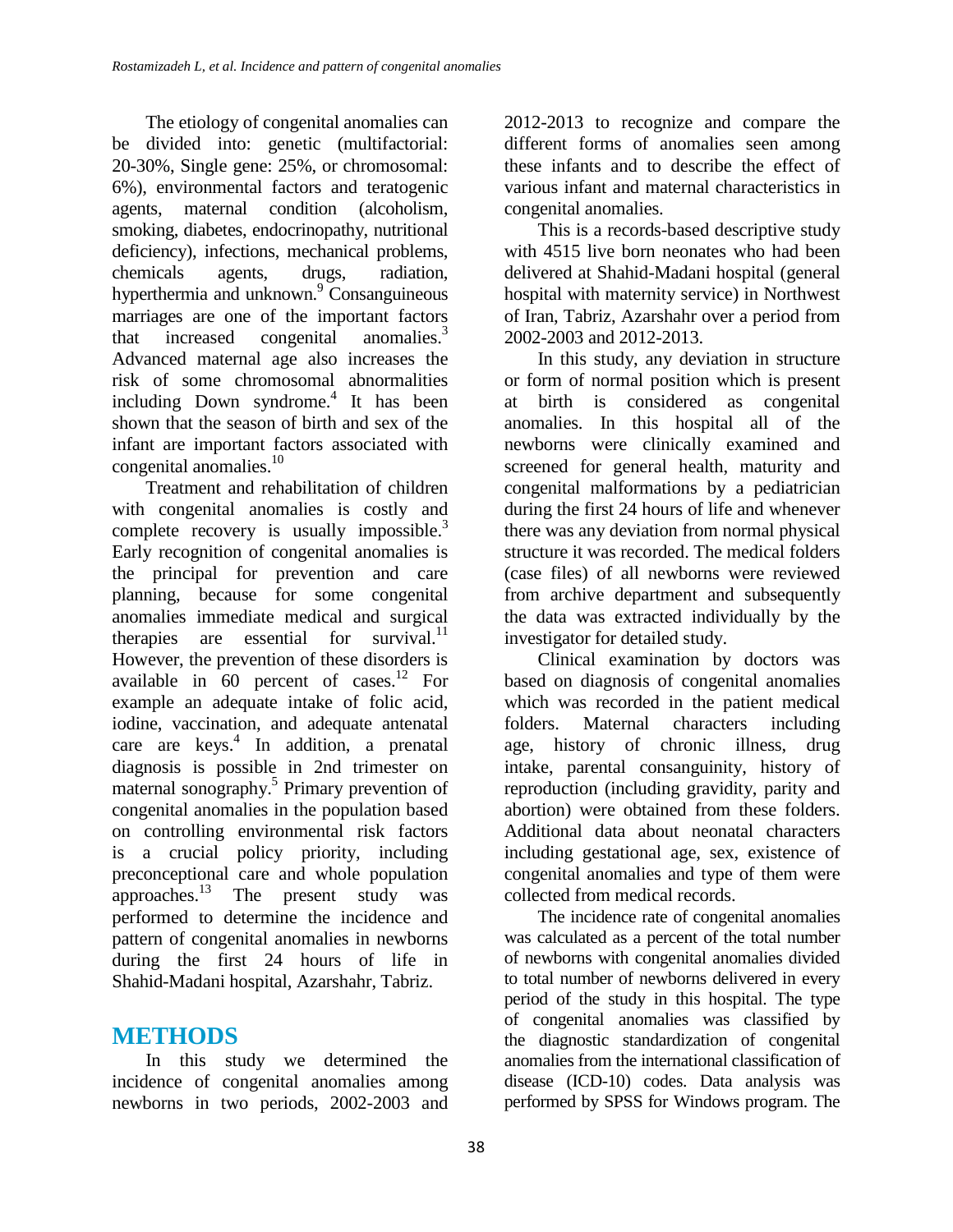level of significance was determined at P<0.05. The results obtained were compared with those of the other populations where these were available.

## **RESULTS**

Characteristics of maternal and newborns from 2002-2003 years are considerd as following.

During this two years investigation period 2738 newborns were delivered among whom 1383 and 1355 newborns were males and females respectively. Out of these, 36 newborns were diagnosed with congenital anomalies. Incidence of congenital anomalies in this study was 1.31% (15 males, 21 females). There was a higher frequency of congenital anomalies in female as compared to male newborns (58.33% vs 41.66%). The average maternal age with fetuses' congenital anomalies was 26.27 and 77.77% of this mothers were  $\leq 30$  years and 22.22% were  $\geq$  30 years. From 36, 9(25%) of the newborns were from consanguineous marriages, while 27(75%) were from nonconsanguineous marriages. The mean gestational age of the abnormal newborn was

38.02 weeks and 4(11.11%) deliveries occurred before the 37th week of gestation.

Characteristics of maternal and newborns from 2012-2013 years are considered as is followed in below.

During this two years study period 1777 newborns were delivered among whom 930 and 847 newborns were males and females respectively. Out of these, 19 newborns were diagnosed with congenital anomalies. Incidence of congenital anomalies in this study was 1.06 (7 males, 12 females). There was a higher frequency of congenital anomalies in female as compared to male newborns (63.15% vs 36.84%).

The average maternal age with fetuses' congenital anomalies was 26.27 and 73.68% of this mothers were  $\leq 30$  years and 26.31% were  $\geq$  30 years. From 19, 3(15.78%) of the newborns were from consanguineous marriages, while 16(84.21%) were from non-consanguineous marriages. The mean gestational age of the abnormal newborn was 38.02 weeks and 8 (42.1%) deliveries occurred before the 37th week of gestation. Table 1 shows characteristics of mothers and newborns with congenital anomalies (Table 1).

| Newborns' characters |                     | $n\left(\frac{0}{0}\right)$ |             |  |
|----------------------|---------------------|-----------------------------|-------------|--|
|                      |                     | 2002-2003                   | 2012-2013   |  |
| Gender               | Male                | 15(41.66)                   | 7(36.82)    |  |
|                      | Female              | 21(58.33)                   | 12(63.15)   |  |
| Type of delivery     | $NVD^*$             | 1590(58.07)                 | 656(36.91)  |  |
|                      | $C/S\dot{\uparrow}$ | 1148(41.92)                 | 1121(63.08) |  |
| Gestational age      | <37                 | 4(11.11)                    | 8(42.1)     |  |
|                      | >37                 | 32(88.88)                   | 11(57.89)   |  |
| Type of birth        | Live                | 8(22.22)                    | 16(100)     |  |
|                      | IUFD <sup>+</sup>   |                             |             |  |
| Maternal age         | $\geq 30$           | 8(22.22)                    | 5(26.31)    |  |
|                      | $30$                | 28(77.77)                   | 14(73.68)   |  |
| Gravid               | $G=1$               | 21(58.33)                   | 7(36.82)    |  |
|                      | $G \geq 2$          | 15(41.66)                   | 12(63.15)   |  |
| Abortion             | $Ab\$ =0            | 30(83.33)                   | 15(78.94)   |  |
|                      | $Ab \geq 1$         | 6(16.66)                    | 4(21.05)    |  |
| Marriages            | Consanguin          | 9(25)                       | 3(15.87)    |  |
|                      | Non-Consanguineous  | 27(75)                      | 16(84.21)   |  |

**Table 1:** Descriptive of maternal and newborns with congenital malformation

*\*: Normal Vaginal Delivery; †: Cesarean Section; ‡: Intrauterine Fetal Death; §: Abortion*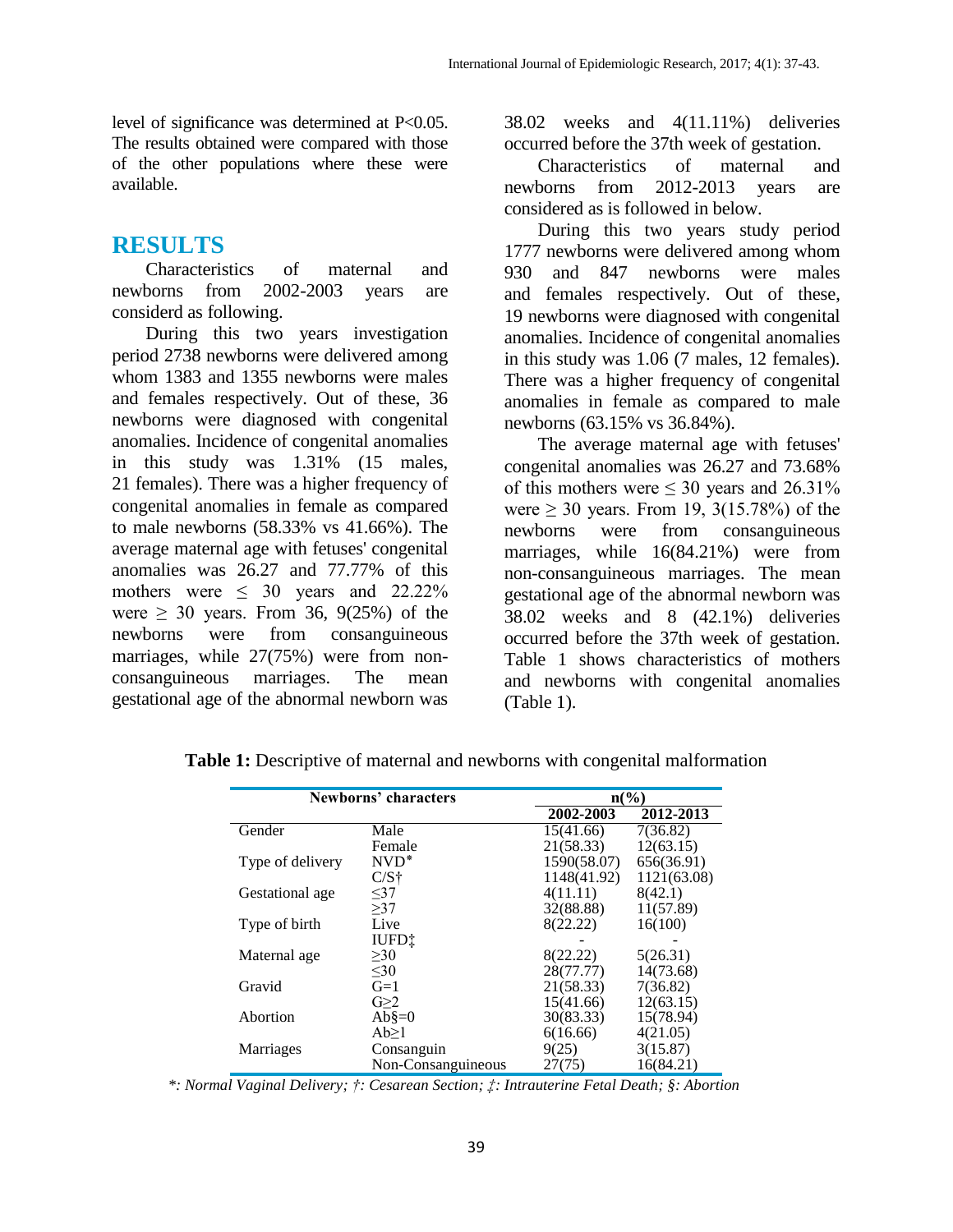Characteristics of newborns with congenital anomalies are explained from 2002-2003 years.

The musculoskeletal system was the most affected, involving 16 out of 36 patients (44.44%). Among this group, the most frequent anomaly was congenital dislocation of hip (CDH). Congenital cardiovascular diseases were second in frequency that involved 9 out of 36 patients (25%) and it had the high incidence (75%) among female newborns. Genitourinary system involved 5 out of 36 patients (13.88%). Male newborn infants had a greater incidence of genitor- urinary tract anomalies (80%). The risks for other congenital anomalies did not vary significantly according to sex.

During from 2012-2013 years, the genitourinary system was the most affected involving 8 out of 19 patients (42.1%). Among this group, the most frequent anomaly was hypospadias. The musculoskeletal system was second in frequency which involved 4 out of 19 patients (21%). Central nervous system involved 2 out of 19 patients (10.52%). Table 2 shows frequency and pattern of congenital anomalies by System according to the International Classification of Disease (ICD-10) (Table 2).

| <b>Table 2:</b> Frequency of major congenital anomalies by systems according to the International |
|---------------------------------------------------------------------------------------------------|
| Classification of Disease (ICD-10) in Shahid-Madani hospital, Azarshahr                           |

| <b>System</b>           | <b>Congenital anomalies</b>           | <b>Number of Malformations</b> |           |
|-------------------------|---------------------------------------|--------------------------------|-----------|
|                         |                                       | 2002-2003                      | 2012-2013 |
| Musculoskeletal         | $CDH^*$                               | 14                             |           |
|                         | <b>Clubfoots</b>                      |                                |           |
|                         | Polydactyly                           |                                | 3         |
|                         | Reduction defect of upper limb        |                                |           |
| Cardiovascular          | Cardiovascular                        |                                |           |
| Genitourinary system    | Undescended testicle (Cryptorchidism) |                                |           |
|                         | Hypospadias                           |                                |           |
|                         | Vaginal                               |                                |           |
|                         | Hydrocell                             |                                |           |
|                         | Ambiguous genitalia                   |                                |           |
| Central nervous         | Meningomyelocele                      |                                |           |
|                         | Anencephaly                           |                                |           |
|                         | Hydrocephaly                          |                                |           |
|                         | NTD†                                  |                                |           |
| Chromosomal abnormality |                                       |                                |           |
| Respiratory system      |                                       |                                |           |
| Digestive system        |                                       |                                |           |
| Other anomalies         |                                       |                                |           |
| Total                   |                                       | 36                             | 19        |

*\*: Congenital dislocation of hip;* †*: Neural tube defects.*

#### **DISCUSSION**

This study was a records-based descriptive survey in which the data were extracted from medical folders. In hospital

based survey, there is a very large collection of data that we can easily analyze, but this data cannot be random because of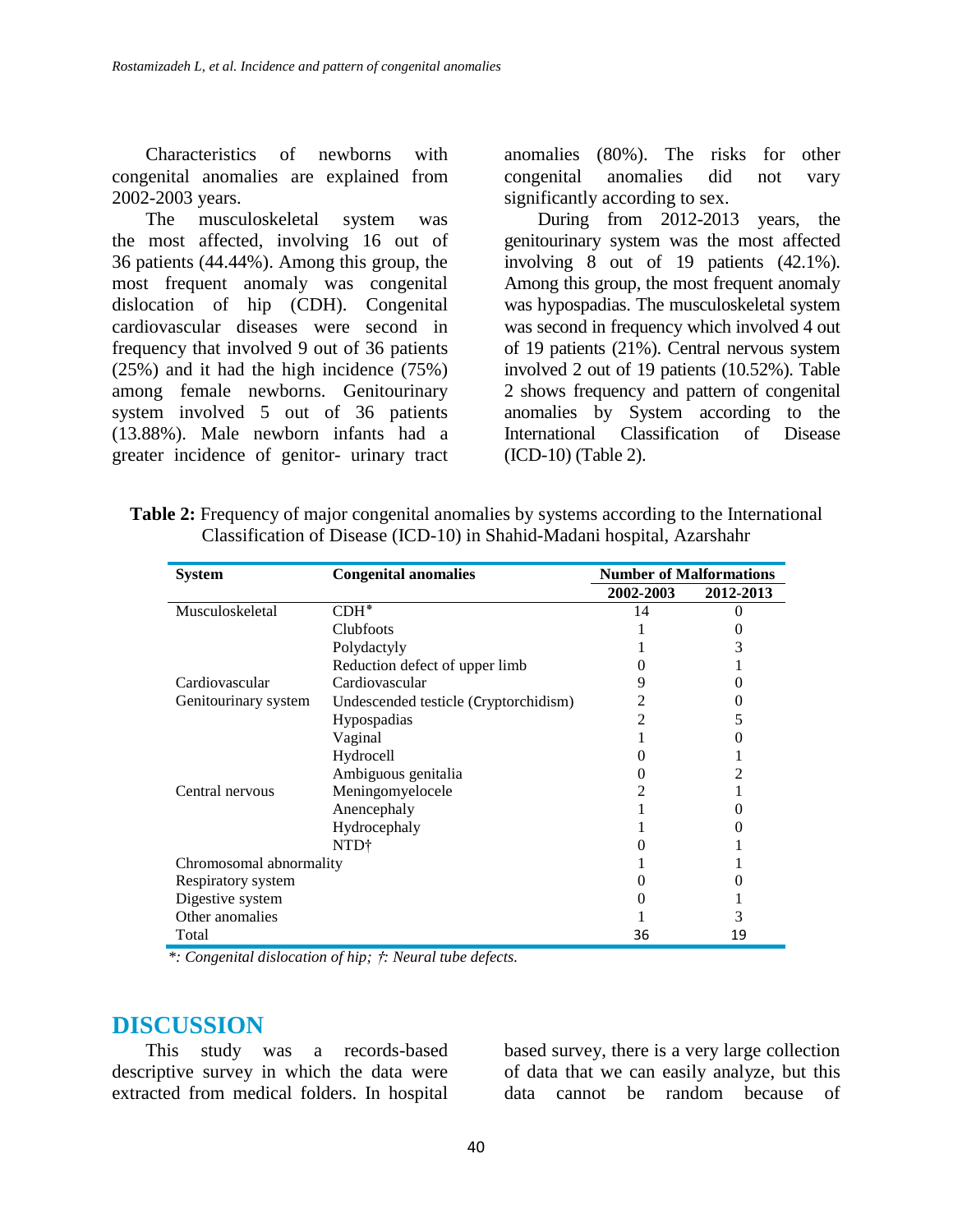preference in hospital base selection on many factors by peoples. However, there is no other way to survey congenital anomalies in large samples.

We have investigated the incidence of congenital anomalies among newborns in Shahid-Madani hospital, Azarshahr, Tabriz during 2002-2003 and 20012-2013 years, with emphasis on the different forms of anomalies. The incidence rate of congenital anomalies in newborns during 2002-2003 and 2012-2013 years was 1.31% and 1.06 respectively. We found that the incidence rate of congenital anomalies has declined during one decade also the pattern of these have varied. In 2002-2003, the musculoskeletal system was affected the most, whereas in 2012-2013, the genitourinary system was the most affected frequently. These differences may be due to variation in lifestyle (nutrition, prenatal care approach) or environmental factors (air pollution). Comparing the frequency of congenital anomalies base on sex, we observed that the rate of anomalies during two periods of this study in female newborns was higher than male newborns.

Base on World Health Organization (WHO) reports, congenital anomalies affect approximately 1 in 33 infants (2-3% of babies) and estimated 270,000 newborns die during the first 28 days of life every year from congenital anomaly. $4$ European Surveillance of Congenital Anomalies (EUROCAT) recorded a total prevalence of major congenital anomalies about 23.9 per 1,000 births for 2003-2007. <sup>11</sup> The rate and pattern of congenital anomalies could vary based on regional differences over time.<sup>1,5</sup> It is estimated that about 94% of serious birth defects occur in middle and low-income countries, where mothers are more susceptible to macronutrient and micronutrient malnutrition and may have increased exposure to any agent or factor that induces or increases the incidence of

abnormal prenatal development, particularly infection and alcohol. 4

As mentioned, the most common congenital anomalies in our study during 2002-2003 was musculoskeletal anomalies which was consistent with a survey in researchers; $14-17$  but in other studies such as Tabriz and Urmia the central nervous system anomalies were the most frequent congenital anomalies.<sup>18,19</sup> This variety can be due to difference in risk factor for congenital anomalies in different populations. CDH malformation was the most common anomaly between musculoskeletal anomalies which was seen in male higher than female newborns.

In 2012-2013 the rate of genitourinary system anomalies was the most frequent anomaly (23.52%), similar to a study in Kashan and Tehran.<sup>20</sup> Respiratory system, chromosomal, eye and digestive system anomalies were rare in this study which may be due to risk factors differences, under-diagnosis or the small sample size.

In both periods of study, the average maternal age with fetuses' congenital anomalies was 26 and the majority of these mothers were ≤ 30 years. This may be due to the effects of genetic factors more than environmental factors in this area.

In the present study, the rate of congenital anomalies in consanguineous marriages was low in comparison to nonconsanguineous marriages. Our findings showed that parity, gravidity, multiple pregnancy, positive history of previous abortion, drug intake, maternal illness and having prenatal care were not independent risk factors for congenital anomalies. Diversity of congenital anomalies in different populations may be due to differences in genetic or environmental factors. Thus, it is necessary to develop screening schedules to identify the rate and pattern of congenital anomalies based on the population. This can help determining the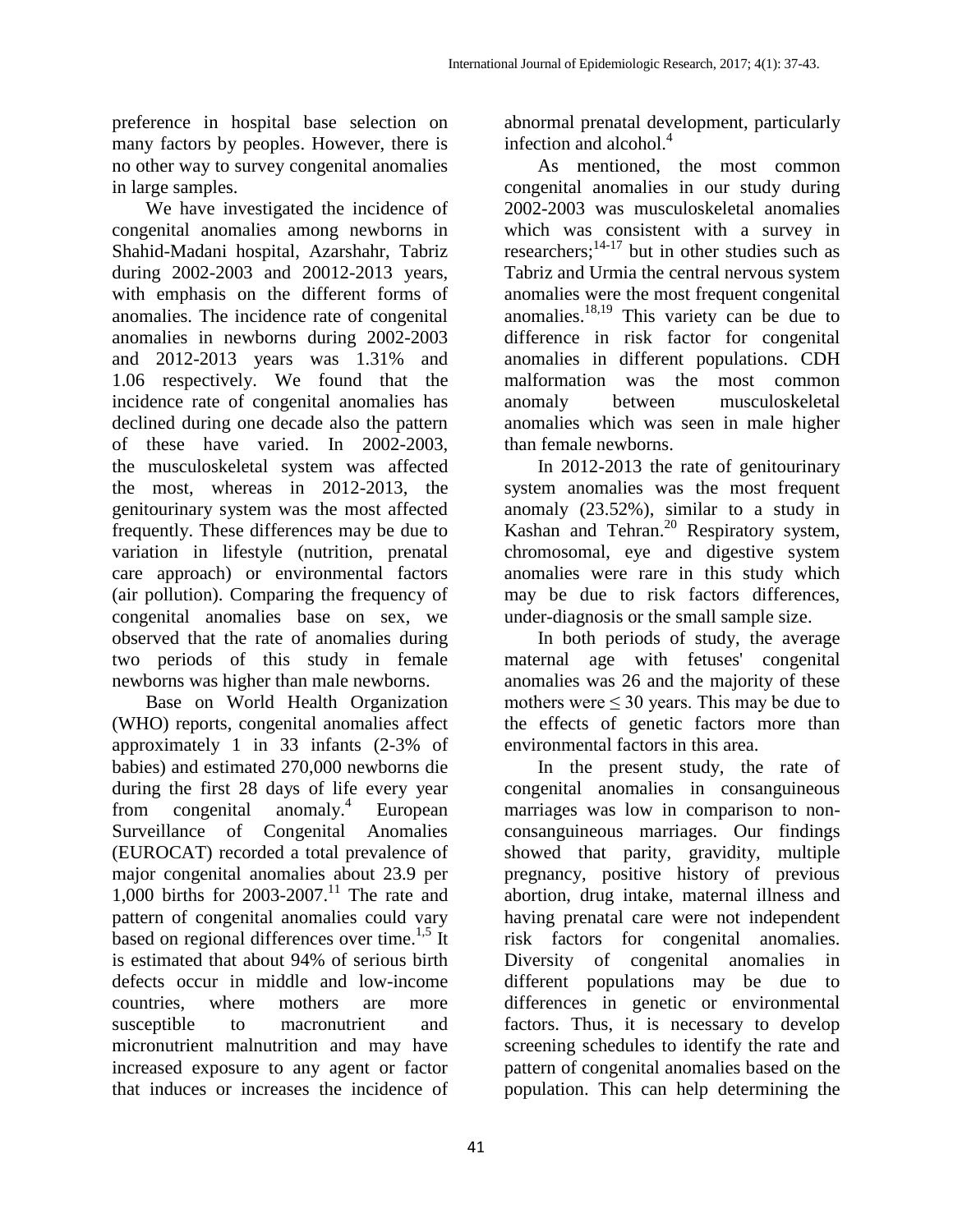exact risk factors which in turn will be helpful for primary prevention planning.

This study had some limitations. Firstly, newborns were examined by different doctors and this reduced the accuracy of diagnosis. Secondly, we could not access the genetic tests in newborns with genetic disorder and diagnosis was only based on clinical examination.

# **CONCLUSION**

This is the first time the incidence and pattern of congenital anomalies in Azarshahr, a city in Northwest of Iran, is studied. Our findings showed incidence and pattern of congenital anomalies have changed during one decade. Research into the etiology, prevention and prenatal care planning must focus on preventing congenital anomalies in this city.

### **CONFLICT OF INTEREST**

The authors declare that there are no conflicts of interest.

# **ACKNOWLEDGEMENT**

This study was done in Shahid-Madani hospital of Tabriz University of Medical Sciences. We would like to thank the personnel at the hospital for their assistance in this study.

## **REFERENCES**

1. Asindi AA, Al Hifzi I, Bassuni WA. Major congenital malformations among Saudi infants admitted to Asir Central Hospital. Ann Saudi Med. 1997; 17(2): 250-3.

2. Fernando S, Bandara T, Sathanantharajah R, Withanaarachchi K. Pattern of clinically recognisable congenital malformations in babies born in a tertiary referral centre in Sri Lanka. Ceylon Med J. 2014; 59(4): 132-5.

3. Tayebi N, Yazdani K, Naghshin N. The prevalence of congenital malformations and

its correlation with consanguineous marriages. Oman Med J. 2010; 25(1): 37-40.

4. Organization WH. Congenital anomalies. Geneva, Switzerland: World Health Organization; 2015.

5. Shamim A, Chohan N, Sobia Q. Pattern of congenital malformations and their neonatal outcome. J Surg Pak. 2010; 15(1): 34-7.

6. Karbasi SA, Golestan M, Fallah R, Mirnaseri F, Barkhordari K, Bafghee MS. Prevalence of congenital malformations. Acta Med Iran. 2009; 47(2): 149-53.

7. Othman GO. The Prevalence and Types of Congenital Anomalies in Newborns in Erbil. Med J Islamic World Acad Sci. 2013; 21(1): 31-4.

8. Parmar A, Rathod S, Patel S, Patel S. A study of congenital anomalies in newborn. 2010.

9. Ekanem B, Bassey IE, Mesembe OE, Eluwa MA, Ekong MB. Incidence of congenital malformation in 2 major hospitals in Rivers state of Nigeria from 1990 to 2003. East Mediter Health J. 2011; 17(9): 701-5.

10. Garry VF, Harkins ME, Erickson LL, Long-Simpson LK, Holland SE, Burroughs BL. Birth defects, season of conception, and sex of children born to pesticide applicators living in the Red River Valley of Minnesota, USA. Environ Health Perspect. 2002; 110(3): 441-9.

11. Dastgiri S, Sheikhzadeh Y, Dastgiri A. Monitoring of congenital anomalies in developing countries: a pilot model in Iran. Stud Health Technol Inform. 2011; 164: 157-61.

12. Golalipour M, Ahmadpour Kacho M, Vakili M. Congenital malformations at a referral hospital in Gorgan, Islamic Republic of Iran. 2005.

13. Tootoonchi P. Easily identifiable congental anomalies: Prevalence and risk factors. Acta Med Iran. 2003; 41(1): 15-9.

14. Alijahan R, Mirzarahimi M, Ahmadi P, Hazrati S. Associated Risk Factors and Prevalence of Congenital Malformations